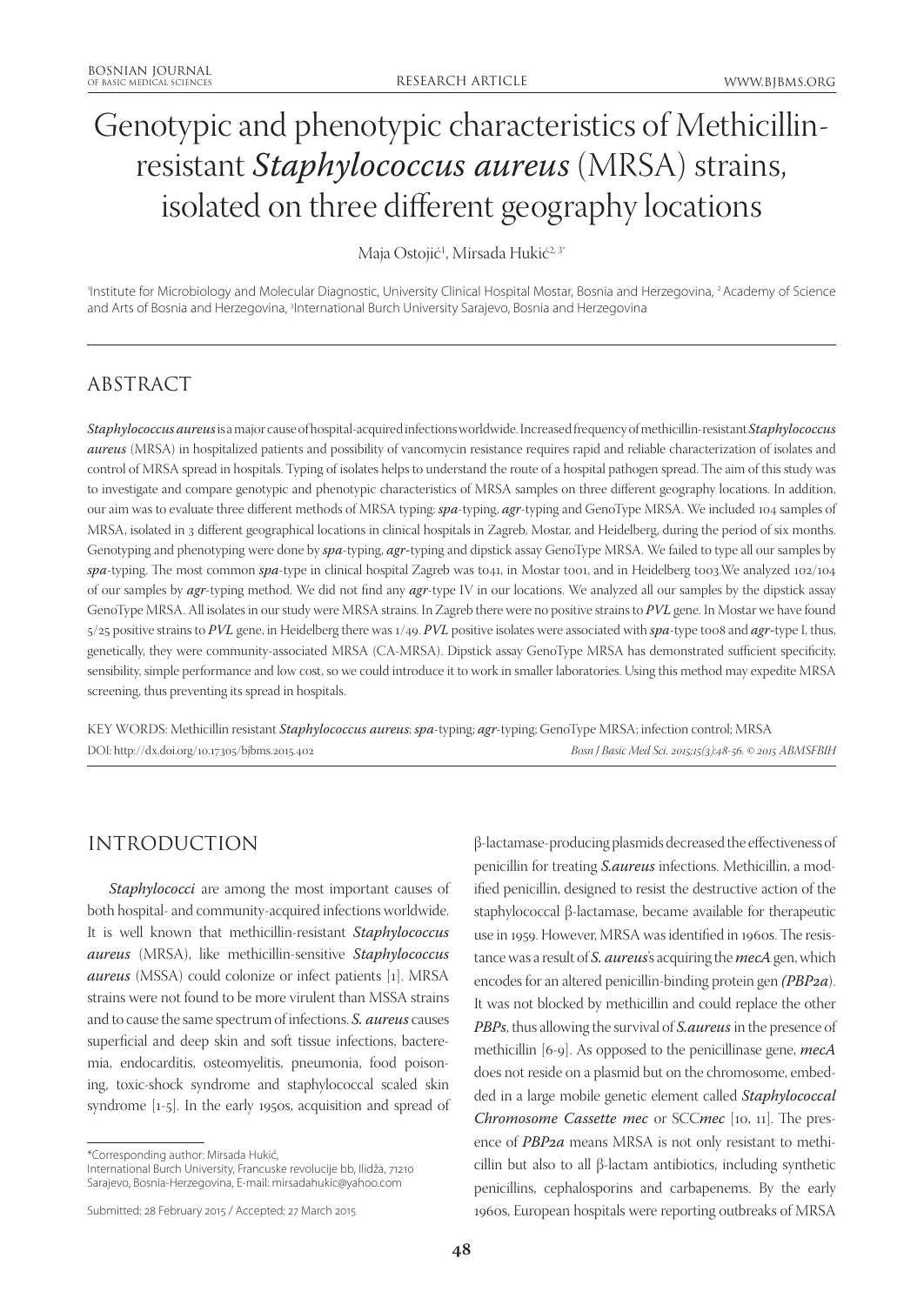infections. In Bosnia-Herzegovina, we noted an increment of MRSA infections in the early 1990s, with the beginning of the war [12]. Data from the European Antibiotic Resistance Surveillance System (EARSS) showed a rising trend of MRSA infections until 2005, with the proportion of MRSA infections varying from less than 1% in the northern to 50% in southern European countries [13]. This striking difference is probably due to differences in antibiotic use or in the implementation of measures to control MRSA spread in hospitals [14]. MRSA has been linked for many years- with hospital stay, homes for the elderly and infirm, and similar institutions. However, in 1990s, community-associated MRSA (CA-MRSA) has appeared, with a large number of characteristics different from previously known hospital acquired MRSA (HA-MRSA). HA-MRSA is mainly multi-resistant, and the choice of antibiotics for treating such infections is limited to glycopeptides and linezolid. Furthermore, HA-MRSA mainly causes serious infections in patients with weak immune system, after long-term hospitalization, long-term use of antibiotics, etc.[15]. In previous years, strains have emerged with an intermediate susceptibility or full resistance to vancomycin (VISA and VRSA, respectively), the antibiotic that for two decades represented the drug of choice for treating MRSA infections [16]. The multidrug-resistant phenotype of MRSA strains and their intrinsic β-lactam resistance make them difficult and costly to cure.

Controlling MRSA remains a primary focus of most hospital infections control programs [17-20]. Knowledge of the dissemination and the molecular epidemiology of MRSA strains are required to develop effective strategies to prevent the spread of MRSA. Various molecular typing techniques have been developed to investigate the spread and evolution of MRSA. Bacterial typing method should be highly discriminatory, reproducible, standardized, widely available and inexpensive. In bacterial strain typing, both phenotyping and genotyping procedures can be used.

The most common phenotyping methods are: biotyping, serotyping, antibiotic susceptibility testing and phagotyping. Disadvantage of these commonly applied techniques may be low discriminatory power. In recent years, the quality of microbiological assays has been increasing by using molecular biology techniques such as whole cell protein profile analysis and electrophoresis of multiple-locus bacterial enzymes [21].

Genotyping methods include the determination of plasmid profile, analysis of chromosomal DNA, Southern hybridization, pulsed-field gel electrophoresis (PFGE), polymerase chain reaction (PCR), SCC*mec* typing and sequence-typing. The most commonly used techniques are PFGE, PCR, SCC*mec* typing and sequence-typing [multilocus sequence typing (MLST) and *spa*-typing] [15, 22-24].

Staphylococcal protein A (*spa*) typing is based on the characterization of the *spa* gene, which encodes for the *S.aureus* specific surface protein A. The *spa* gene consists of different functional regions including the Fc binding region and the X-region. The polymorphic X region of the *spa* gene is built of a variable number of 24-bp repeating fragments. Differences occur between the fragments due to deletion, point mutation and duplication of nucleotide groups. Different repeats can be assigned an alpha-numerical code, and the order of specific repeats defines the *spa* type. Two systems of nomenclature are in use for *spa*  type determination. RidomStaphType is a software enabling straightforward sequence analysis and designation of *spa* types via synchronization to a central server [15, 25-27]. The discriminative power of *spa* typing lies between that of PFGE and MLST, and in contrast to MLST, *spa* typing can be used to investigate both the molecular evolution and hospital outbreaks of MRSA. The main advantage of *spa* typing is its simplicity, since it involves sequencing of only a single locus.

The accessory gene regulator *(agr)* of *S. aureus* is a global regulator of the staphylococcal virulence, which includes secreted virulence factors and surface proteins. The *agr* locus is important for virulence in a variety of animal models of infection, and has been assumed by inference to have a major role in human infection. *S.aureus* strains have been divided into four *agr* specificity groups.

The GenoType MRSA detects the *mec*A gene and, in addition, a highly specific sequence for *S. aureus* by polymerase chain reaction (PCR) and reverse hybridization. Molecular genetic testing with the GenoType MRSA kit needs much less time than conventional microbiological methods. Therefore genetic testing provides not only a considerable advantage with respect to reliability but also to speed [28].

The aim of this study was to investigate and compare genotypic and phenotypic characteristics of MRSA strains in three different geography location and to evaluate the efficacy of three different methods of MRSA typing: *spa*-typing, *agr*-typing and GenoType MRSA.

## MATERIALS AND METHODS

#### Samples

The study was carried out at 104 samples of MRSA, collected during the period of six months in three different locations in Europe: Clinical Hospital Center Zagreb, Croatia (30 samples), University Clinical Hospital Mostar, Bosnia-Herzegovina (25 samples), and University Clinical Heidelberg, Germany (49 samples). These isolates were taken from wound swabs, blood cultures, respiratory tract specimens, urine samples and surveillance cultures. MRSA isolates were collected and stored at  $-$ 20 $\rm ^oC$  until analyzed.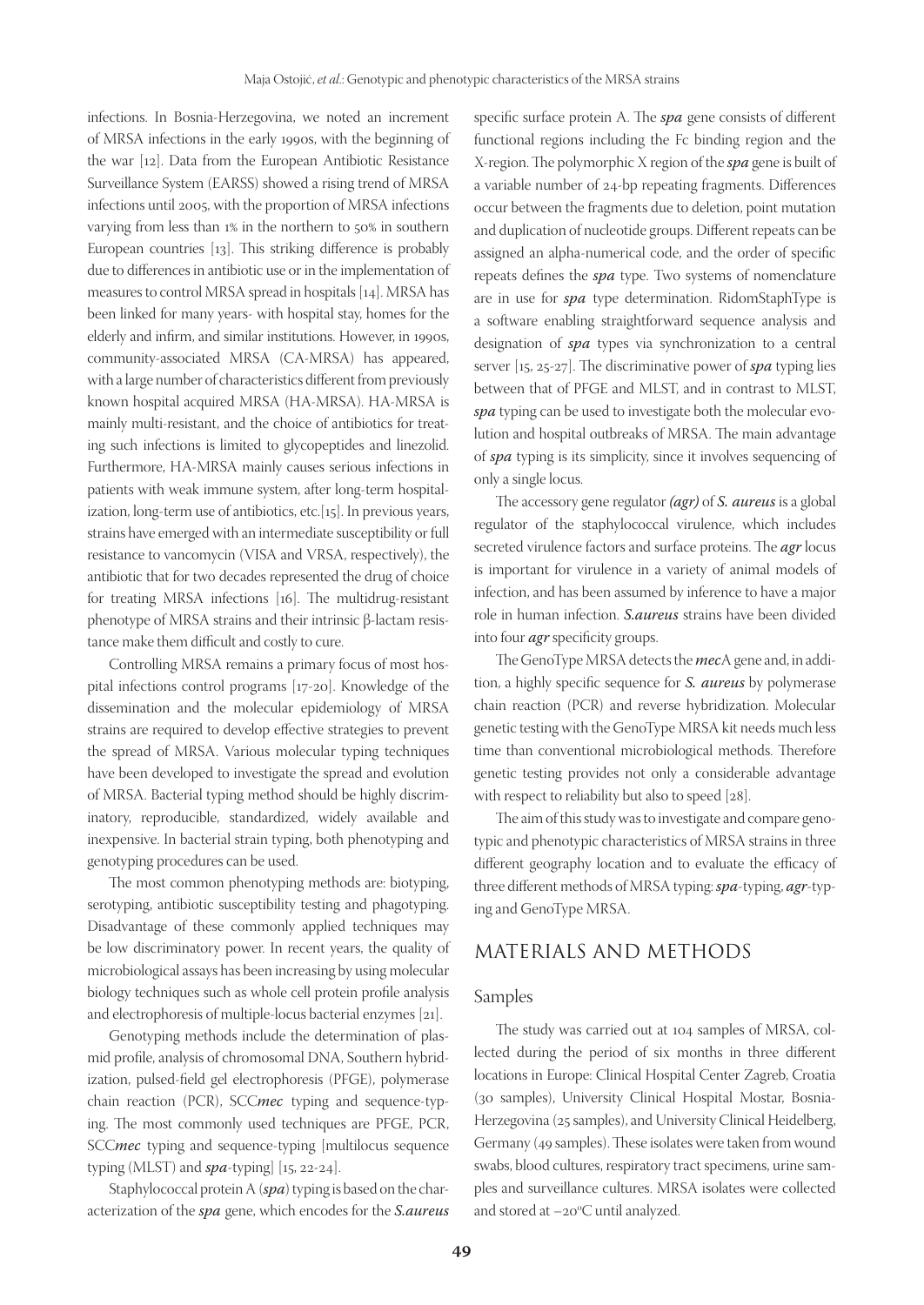## Methods

The strains were identified with current phenotypic methods. After 24 hours of incubation at  $37^{\circ}$ C the colonies of S.*aureus* on 5% blood agar were 1 to 3 mm in diameter, pigmented yellow, smooth, and convex. Identification of S**.***aureus* was carried out by detection of DNase. All strains were DNase positive. The antibiotic susceptibility testing was performed by the disk-diffusion method, according to Clinical and Laboratory Standard Institute (CLSI) guidelines. We tested penicillin, erythromycin, azithromycin, gentamycin, amikacin, trimethoprim-sulfamethoxazole, clindamycin, rifampin, cefoxitin, linezolid, teicoplanin and vancomycin. Antimicrobial susceptibility testing was confirmed with VITEK 2 Compact (Bio Mérieux, France).

## Spa-typing

#### *DNA extraction*

DNA was extracted from samples using the InstaGene Matrix (BioRad, Austria), according to the manufacturer´s protocol. Three colonies from overnight culture of S.*aureus*  were suspended in 500 μL of high performance liquid chromatography (HPLC) grade water and added to 100 μL InstaGene Matrix and vortexed, followed by heating at 56°C for 20 minutes. The samples were vortexed again and heated at 100°C for 8 minutes and then centrifuged to pellet the matrix. Aliquots of 80 μL were used as templates for PCR.

#### *DNA amplification*

The *spa* typing method is based on sequencing of the polymorphic X region of the protein A gene (*spa*), present in all strains of *S. aureus.* The X region is constituted of a variable number of 24-bp repeats flanked by well-conserved regions. This single-locus sequence-based typing method combines a number of technical advantages, such as rapidity, reproducibility, and portability. Moreover, due to its repeat structure, the *spa* locus simultaneously indexes micro- and macro variations, enabling the use of *spa* typing in both local and global epidemiological studies. These studies are facilitated by the establishment of standardized *spa* type nomenclature and Internet shared databases.

The X region of the spa gene was amplified by PCR with primers *spa*-1113f (5´- TAA AGA CGA TCC TTC GGT GAG  $C - 3'$ ) and  $spa$ -1514r (5´- CAG CAG TAG TGC CGT TTGCTT –  $3'$ ). The PCR amplification was performed using Perking Elmer 9700 thermal cycler(Norwalk, CT, USA) with an initial activation step at  $80^{\circ}$ C for 5 minutes, followed by 30 cycles of denaturation at 94°Cfor 45 seconds, annealing at 60°C for 45 second extension at 72°C for 90 seconds, followed by final extension step at 72°C for 10 min.

#### *Detection of products*

The amplicons of PCR reactions were visualized using UV light box, after the electrophoresis on a 2% agarose gel with ethidium bromide.

#### *DNA purification*

For *spa* typing the amplified PCR products were purified using a common purification kit (New England Biolabs GmbH, Frankfurt-Hoechst, Germany and Amersham Pharmacia Biotech).Briefly, 5 μL of the PCR product was incubated with 1U of each enzyme Exonuclease I and Shrimp Alkaline Phosphatase, at 37°C for 30 minutes. Then the enzymes were inactivated at 80°C for 15 minutes and the PCR products were stored at 4°C.

#### *PCR for sequencing*

At least 30 ng of the above purified PCR product was used for PCR sequencing. ABI Big Dye Terminator Ready Reaction kit Version 3.1 (PE Applied Biosystems, CA, USA) was used under the following conditions: splitting chains at  $95^{\circ}$ C for 3-4 minutes, followed by 25 cycles of annealing at 60 $\mathrm{^{\circ}C}$  for 30 seconds, building of nucleotides at 60 $\mathrm{^{\circ}C}$  for 4 minutes, and splitting chains at  $95^{\circ}$ C for 30 seconds, and extension at  $60^{\circ}$ C for  $7$  minutes. Templates were purified for sequencing by Qiagen Spin Kit DyeEx (Qiagen GmBH, Hilden, Germany).

#### *DNA sequencing*

DNA sequences were obtained with an ABI 377 sequencer (Applied Biosystems, Foster City, Calif.).

Spa types were determined with the RidomStaphType software (Ridom GmbH, Wurzburg, Germany).

#### Agr-typing

#### *DNA extraction*

DNA extraction was made as described above.

#### *DNA amplification*

Agr specificity groups were identified by PCR amplification of the hypervariable domain of the *agr* locus using oligonucleotide primers specific for each of the four major specificity groups.A forward primer, pan-*agr* (5'-ATGCACATGGTGCACATGC-3'), corresponding to conserved sequences from the *agrB* gene, was used in all reactions(primer sequences were obtained from GenBank accession numbers X52543, AF001782, AF001783, and AF288215). Four reverse primers, each specific for amplification of a single *agr* group based on *agrD* or *agrC* gene nucleotide polymorphism, were as follows:

1. *agr* I, 5'-GTCACAAGTACTATAAGCTGCGAT-3' (in the *agrD* gene)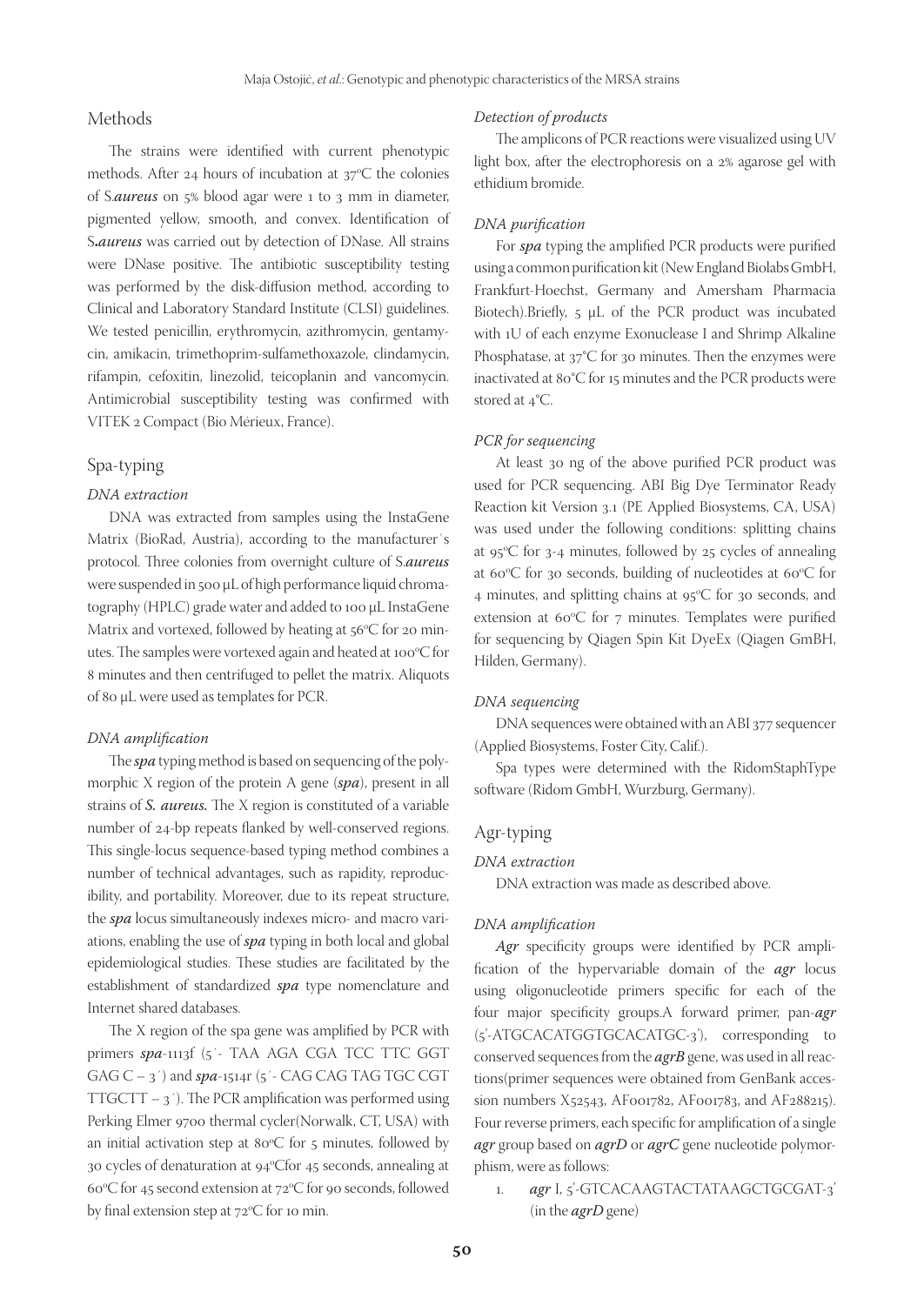- 2. *agr* II, 5'-GTATTACTAATTGAAAAGTGC CATAGC-3' (in the *agrC* gene)
- 3. *agr* III, 5'-CTGTTGAAAAAGTCAACTAA AAGCTC-3' (in the *agrD* gene)
- 4. *agr* IV, 5'-CGATAATGCCGTAATAC CCG-3' (in the *agrC* gene)

The PCR assay was performed in 50 μL of reaction mixture containing 5 μL KCl buffer, 8 μL MgCl2, 10 μL dNTP (dATP, dCTP, dGTP, dTTP), 2 μL of Taq polymerase, 20 pmol of each primer, and 10 μL of isolated DNA. The reaction mixtures were placed in a Perking Elmer thermal cycler (Norwalk, CT, USA). The thermal profile involved an initial denaturation step at 94°C for 5 min followed by 30 cycles of denaturation at 94°C for 1 min, annealing at 55°C for 1 min, and elongation at 72°C for 1 min. The cycling was followed by a final extension step at 72°C for 5 min. *S. aureus* strains RN6390 (*agr* group I), RN6607 (*agr* group II), RN8465 (*agr* group III), RN4550 (*agr* group IV), and RN6911 (*agr* negative) were used as controls for *agr* group identification, and were kindly provided by Prof Wolfgang Witte PhD. Aliquots of amplified samples were analyzed by electrophoresis on a 1% agarose gel and stained with ethidium bromide.

## GenoType MRSA

GenoType MRSA is newly available molecular genetic test kit (Hain Lifescience GmbH, Nehren, Germany), which detects the *mec*A gene and, in addition, a highly specific sequence for *S. aureus* by polymerase chain reaction (PCR) and reverse hybridization [28]. We have analyzed all our strains by the dipstick assay GenoType MRSA.

#### *DNA extraction*

Five overnight *S. aureus* colonies were re-suspended in 150 μLof water. Bacterial DNA was released by incubation of the solution for 15 min at 95°C, followed by incubation in an ultrasonic bath for 15 min, and spun down for 5 min at maximum speed. Afterwards, we used 5 μL of supernatant for PCR.

#### *DNA amplification*

The PCR was performed using a hot start Taq polymerase (HotStartTaq, Quiagen, Germany). The amplification mix contained 35μL PNM (biotin-labeled primers and dNTP), 5 μL polymerase incubation buffer, 2 μL 25 mM  $MgCl<sub>2</sub>$ , 1U polymerase, 2 μL distilled water and 5 μL DNA solution. The amplification was carried out in a Perking Elmer 9700 thermal cycler (Norwalk, CT, USA). The sensitivity of amplification and hybridization was monitored using an internal control.

#### *Hybridisation*

PCR products (20 μL) were mixed for 5 min with 20 μL of denaturing reagent (provided with the kit) at room temperature in separate troughs of a plastic tray. After addition of 1 ml of pre-warmed hybridization buffer, the membrane strips in the kit were added to every trough. Hybridization was at 45°C for 30 min, followed by two washing steps at 45°C for 30 min with 1 ml of pre-warmed stringent wash solution. For colorimetric detection of hybridized amplicons, streptavidin-conjugated alkaline phosphatase and the appropriate substrate were added. After final washing, the strips were airdried and fixed on a data sheet.

### Statistical methods

Statistical analysis of the data was performed using SPSS for Windows (version 13.0, SPSS inc, Chicago, Illinois, USA) and Microsoft Excel (version 11, Microsoft Corporation, Redmond, WA, USA). Fisher's exact test and χ<sup>2</sup> test, were used to compare categorical variables between groups. The p values < 0.05 were considered statistically significant.

## RESULTS

#### Antimicrobial susceptibility

All MRSA isolates were resistant to the tested β-lactam antibiotics, i.e. penicillin, oxacillin and cefoxitin, and all isolates were susceptible to linezolid, teicoplanin and vancomycin.

## *Spa*-typing

As described in introduction, the polymorphic X region of the *spa* gene is built of a variable number of 24-bp repeating fragments. According to RidomSpa Server, 45 of 104 analyzed strains of MRSA did not belong to any known *spa*-type. Using *spa-*typing method, we have successfully analyzed 59/104 (56.7%) of our samples. There were 11 different types. The most common  $spa$ -type was too1 $(x^2=70.586; df=10;$ *p*<0.001)(Figure 1A).

According to locations, in Zagreb the most common *spa*type was t041 (64.3%), in Mostar t001 (64.7%) and in Heidelberg the most common type was too3 (53.6%) (Figure 1B).

## *Agr*-typing

*S. aureus* strains have been divided into 4 *agr* specificity groups. By *agr*-typing method, we have analyzed 102/104 (98%) of our samples. Of the 102 strains, the most common was *agr*type II 85/102 (83.3%), then *agr*-type I 16/102 (15.7%) and 1/102 strain (1%) was *agr*-type III. (χ<sup>2</sup> test=118.059; df=2; *p*<0.001). We have not found any *agr*-type IV on our locations (Figure 2A).

MRSA strain frequency were significantly different according to *agr*-types, depending on the location of research (Monte Carlo 2-sided; *p*=0.011). In CHC Zagreb, we have found exclusively *agr*-type II 29/29 (100%), in UCH Mostar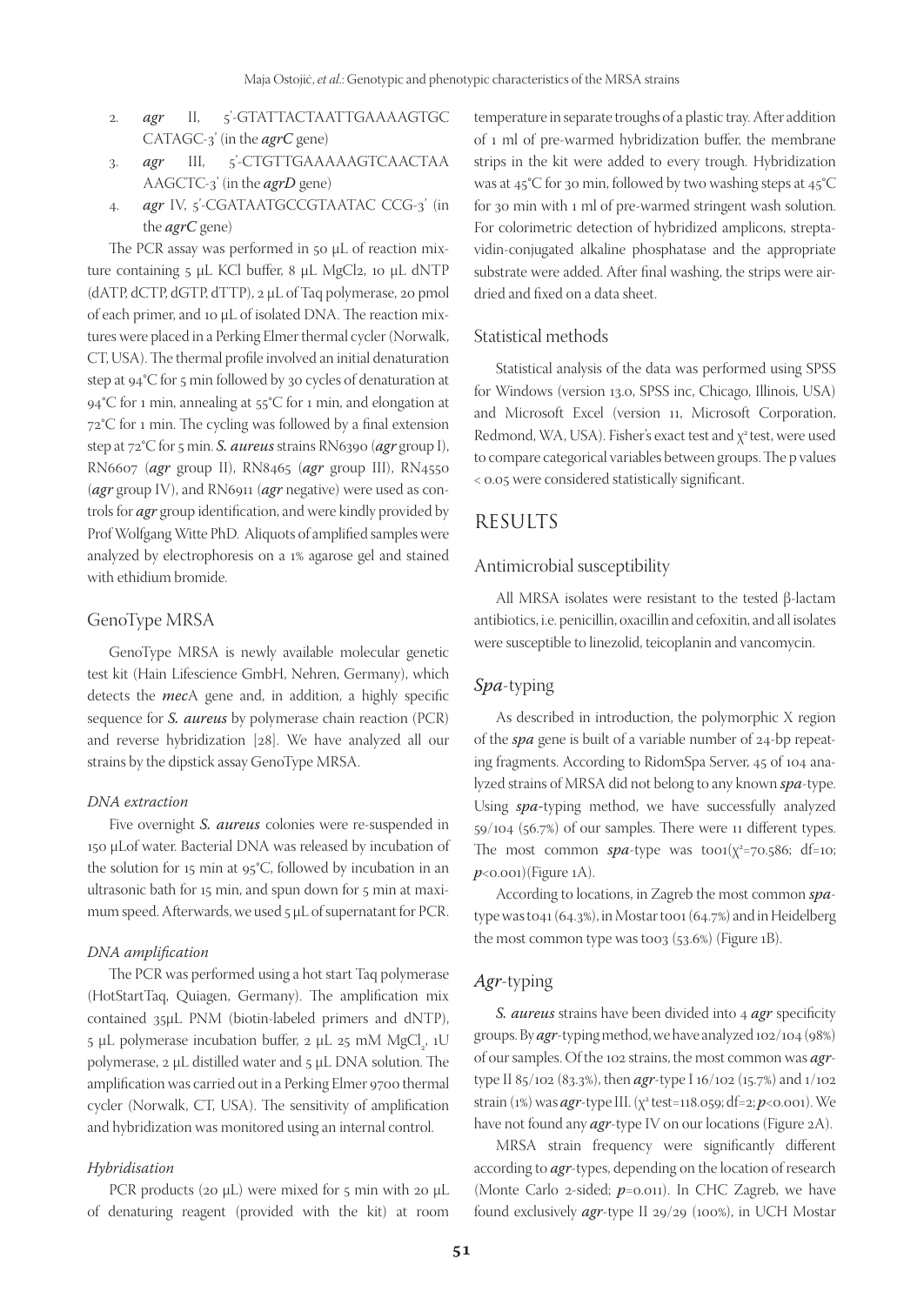

FIGURE 1. MRSA s*pa*-types collected from Mostar (Bosnia and Herzegovina), Zagreb (Croatia) and Heilderberg (Germany) hospitals. (A) Total number of isolates according to MRSA strain. (B) Number of samples collected in each institution according to MRSA strain.



FIGURE 2. MRSA agr-types collected from Mostar (Bosnia and Herzegovina), Zagreb (Croatia) and Heilderberg (Germany) hospitals. (A) Total number of isolates according to MRSA strain. (B) Number of samples collected in each institution according to MRSA strain.

*agr*-type I and *agr*-type II and in UCH Heidelberg *agr*-type I, *agr*-type II and *agr*-type III (Figure 2B).

more *PVL*-positive strains compared to the other two locations (Monte Carlo 2-sided;  $p=0.011$ ) (Figure 3 and Table 2).

## Distribution of *agr*-types according to type of sample

All isolates from clinical hospital Zagreb belonged to *agr*-type II. Most of the isolates were from the wound swab (Table 1). There was no significant difference in the *agr*-type depending of the source of the samples in the Mostar (Monte Carlo 2-sided; *p*=0.556) (Table 1).

There was no significant difference in the *agr*-type depending of the source of the samples in the Heidelberg (Monte Carlo 2-sided; *p*=0.381) (Table 1). Looking to the isolates from all 3 locations, we did not see any significant difference in the *agr*-types frequencies according to the source of the sample (Monte Carlo 2-sided; *p*=0.645). *Spa*-types varied significantly depending on the *agr*-types (Monte Carlo 2-sided; *p*<0.001). *spa*-type t008 (77.8%) predominated in *agr*-type I. *spa*-types t001 (35.4%) and t003 (31.3%)predominated in *agr*-type II.

#### GenoType MRSA

We analyzed all our samples by the dipstick assay GenoType MRSA. All isolates were positive to *mec*A gene. In clinical hospital Zagreb there were no positive strains to *PVL*  gene, and in Heidelberg there was 1/49. In Mostar we have found 5/25 positive strains to *PVL* gene which is significantly

## DISSCUSION

*S. aureus* is a major nosocomial pathogen that causes a range of diseases, including endocarditis, osteomyelitis, pneumonia, toxic-shock syndrome, food poisoning, carbuncles, boils and infection of surgical wounds. Increased frequency of MRSA or multidrug-resistant phenotype of MRSA strains and their intrinsic beta-lactam resistance, make them difficult and costly to treat.

Bacterial strain typing, or subtyping, has become an important clinical tool to investigate suspected outbreaks and to evaluate nosocomial transmission [29]. Numerous techniques are available to differentiate MRSA isolates. Historically, isolates were distinguished by phenotyping methods, however, many *S.aureus* isolates cannot be typed using this method. Genotyping methods have significant advantages [30].

In this study were examined 104 samples of MRSA, collected during the period of six months on three different locations in Europe. These isolates were taken from wound swabs, blood cultures, respiratory tract specimens, urine samples and surveillance cultures. The samples were obtained from patients in hospitals (97, 93.3%) and outpatient setting  $(7, 6.7\%)$ .

Sensitivity to antibiotics is a phenotypic method, which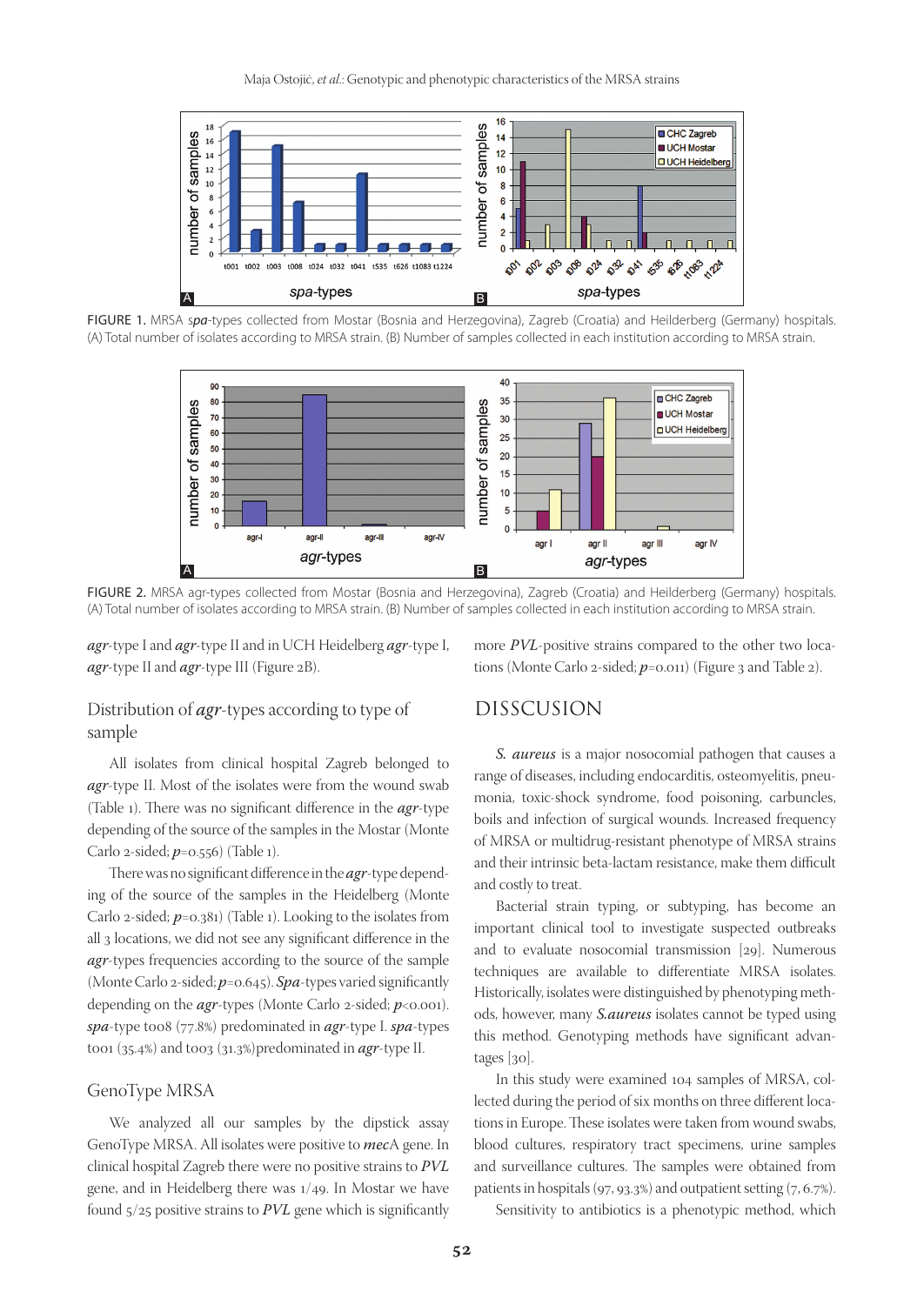| Place  | Zagreb         |        |                |                | Mostar         |        |                |                | Heidelberg |        |          |          |
|--------|----------------|--------|----------------|----------------|----------------|--------|----------------|----------------|------------|--------|----------|----------|
| Sample | agr I          | agr II | agr III        | agr IV         | agr I          | agr II | agr III        | agr IV         | agr I      | agr II | agr III  | agr IV   |
| BC     | $\overline{0}$ |        | $\Omega$       | $\theta$       | $\mathfrak{2}$ | 3      | $\theta$       | $\overline{0}$ | 4          | 11     | $\theta$ | $\theta$ |
| Wound  | $\overline{0}$ | 18     | $\Omega$       | $\Omega$       | 2              | 6      | $\Omega$       | $\Omega$       |            | 3      |          |          |
| BA     | $\overline{0}$ | 5      | $\Omega$       | $\overline{0}$ |                |        | $\Omega$       | $\Omega$       |            |        |          |          |
| Sputum | $\overline{0}$ |        | $\Omega$       | $\Omega$       |                |        | $\Omega$       | $\Omega$       |            |        |          |          |
| BAL    | $\overline{0}$ |        | $\overline{0}$ | $\theta$       |                |        |                |                |            |        |          |          |
| Urine  |                |        |                |                |                | 2      |                | $\Omega$       | $\Omega$   | 4      |          |          |
| Tube   |                |        |                | ۰              | $\Omega$       | 6      | $\Omega$       | $\Omega$       |            |        |          |          |
| Drain  | $\overline{0}$ | 3      | $\overline{0}$ | $\theta$       | $\Omega$       |        | $\overline{0}$ | $\theta$       |            |        |          |          |
| SC     |                |        |                |                |                |        |                |                | 6          | 17     | 0        |          |
| Total  | $\theta$       | 29     | $\Omega$       | 0              | 5              | 20     | $\left($       | $\Omega$       | 11         | 35     |          |          |

**TABLE 1.** Agr-types according to samples from CHC Zagreb, UCH Mostar and UCH Heidelberg

BC-blood culture; BA-broncho-aspirate; BAL-bronchoalveolar lavage; SC-surveillance culture

**TABLE 2.** Genotypic characteristics of Methicillin-resistant Staphylococcus aureus (MRSA) strains, isolated on three different geography locations: Mostar, Zagreb and Heidelberg

| Place                         | Number<br>of isolates | agr-type | spa-type | mecA      | <b>PVL</b> |
|-------------------------------|-----------------------|----------|----------|-----------|------------|
| Zagreb, Croatia               | 17                    | $\prod$  |          | $\ddot{}$ | L,         |
|                               | 7                     | $\prod$  | t041     | $\ddot{}$ |            |
|                               | 5                     | $\prod$  | t001     | $+$       |            |
|                               | $\mathbf{1}$          |          | t041     | $^{+}$    |            |
| Mostar,<br>Bosnia-Herzegovina | 11                    | $\prod$  | t001     | $+$       |            |
|                               | 7                     | $\prod$  |          | $+$       |            |
|                               | $\overline{4}$        | I        | t008     | $+$       | $^{+}$     |
|                               | $\overline{2}$        | $\prod$  | t041     | $\ddot{}$ |            |
|                               | $\mathbf{1}$          | I        |          | $^{+}$    | $^{+}$     |
| Heidelberg,<br>Germany        | 15                    | $\prod$  | t003     | $^{+}$    | ÷,         |
|                               | 13                    | $\prod$  |          | $^{+}$    |            |
|                               | 6                     | I        |          | $^{+}$    |            |
|                               | 3                     | $\prod$  | t002     | $^{+}$    |            |
|                               | $\overline{2}$        | I        | t008     | $^{+}$    |            |
|                               | $\mathbf{1}$          | I        | t008     | $+$       | $^{+}$     |
|                               | $\mathbf{1}$          | $\prod$  | t1224    | $+$       |            |
|                               | 1                     | $\prod$  | t535     | $+$       |            |
|                               | 1                     | $\prod$  | t1083    | $+$       |            |
|                               | $\overline{1}$        | $\prod$  | t626     | $\ddot{}$ |            |
|                               | $\mathbf{1}$          | I        | t024     | $^{+}$    |            |
|                               | 1                     | I        | t032     | $+$       |            |
|                               | 1                     | $\prod$  | t001     | $+$       |            |
|                               | 1                     | Ш        |          | $+$       |            |
|                               | 1                     |          |          | $^{+}$    | Ĭ.         |

agr - Accessory gene regulator; spa - Staphylococcal protein A; mecA gene - Absolute requirement for S. aureus to express methicillin resistance; PVL – Panton Valentin-leukocidin

is performed in all clinical microbiology laboratories. Diskdiffusion method is carefully standardized and reproducible, both within the laboratory and between different laboratories. But this method is limited in most of the epidemiological investigations, because genetically and epidemiologically unrelated strains can show the same pattern of sensitivity and resistance. However, despite these limitations, the routine preparation of susceptibility testing can detect antimicrobial resistance, which is very important and it is often early warning of a problem.



FIGURE 3. Total number and PVL-positive strains from all three locations.

We characterized MRSA strains by using different molecular typing tools. Using *spa-*typing method, developed by Frenay *et al.* [25], we successfully analyzed 56.7% of our samples. There were 11 different *spa*-types with the most common being t001. In Zagreb the most common *spa*-type was t041 (64.3%), in Mostar too1 (64.7%) and in Heidelberg the most common type was too3  $(53.6%)$ . According to RidomSpaServer the *spa*-type t041, which was dominant in Zagreb (64.3%), is globally much less present (0.4%). This type is described as a Southern German MRSA. The same strain was found in Mostar in 11.8% of samples, while it was not found in Heidelberg.

Similarly, the too1 type dominant in Mostar (64.7%), was globally present with 0.9%. This type was described Southern German MRSA (prototype & subclone)*,* Rhine Hesse MRSA (subclone), EMRSA-3, (New York clone).

In clinical hospital Heidelberg the most common type was too3 (53.6%). According to RidomSpaServer, it is globally the most represented type (10.9%). This strain was not found in Zagreb and Mostar. The high frequency of t041 in clinical hospital Zagreb and t001 in Mostar restricts the usefulness of *spa*-typing for local investigations. According to Vindel *et al.*  most common *spa*-types in Spain, were to67 and too2, which is in contrast to relatively low frequency of these types in other European countries[31].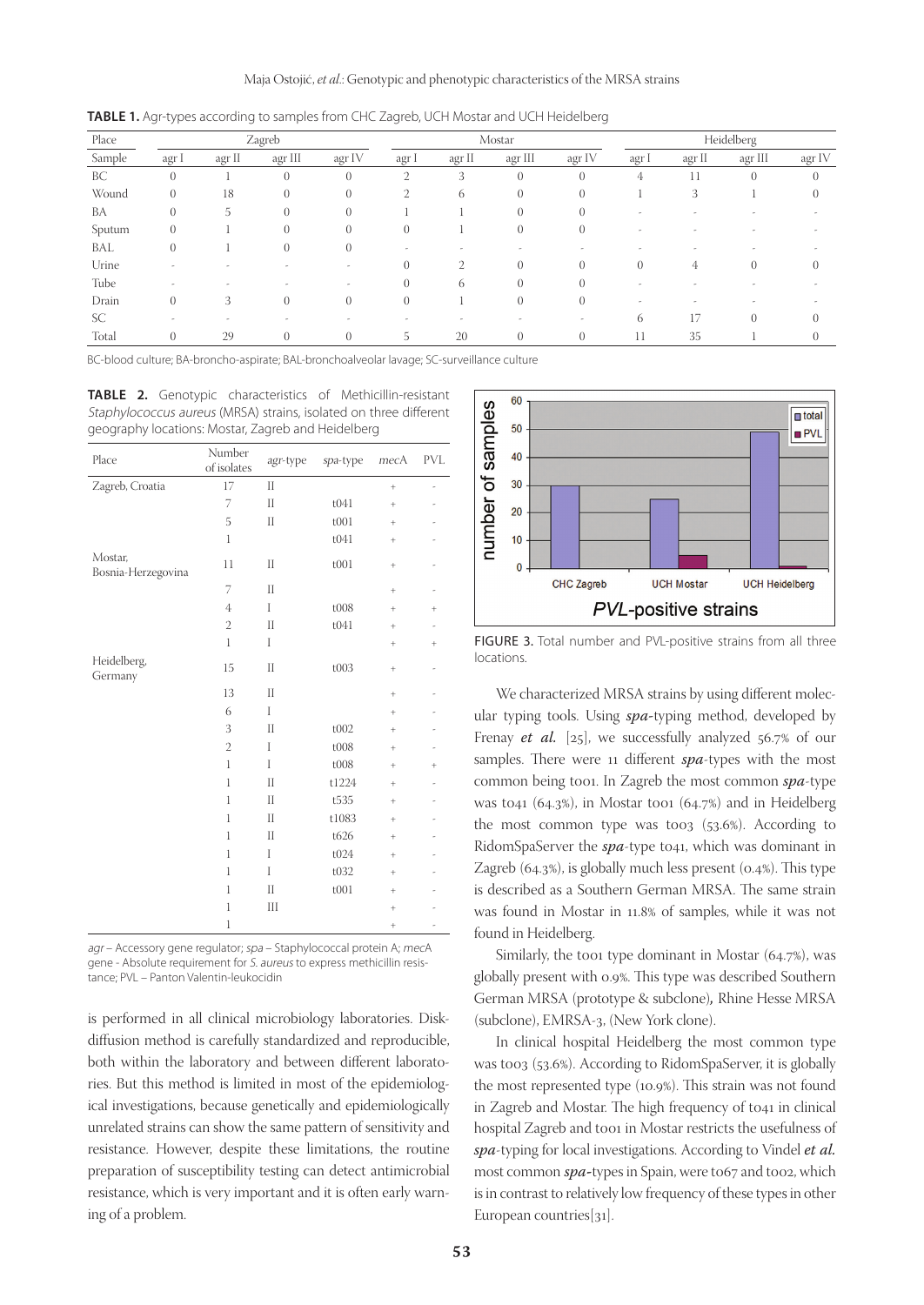Most common agr-type was *agr*-type II (83.3%), then *agr*type I (15.1%), *agr*-type III (1%), while we did not find samples with *agr*-type IV. In Zagreb, *agr*-type II 29/29 (100%) was the only type found, in Mostar *agr*-type I (20%) and *agr*-type II (80%) and in Heidelberg *agr*-type I (22.9%), *agr*-type II (75%) and *agr*-type III (2.1%). Our hypothesis was that we could classify the samples in 4 *agr*-types, and to investigate their genetic background and possible relation between *agr*-type and the capacity to induce a specific disease [32]. While our results do not show a direct role of the *agr*-type in the type of human disease caused by MRSA, the higher prevalence of *agr*-type II in our samples could suggest that *agr*-type II is associated with nosocomial MRSA infections [33].

We notice correlation between *agr*- and *spa*-types. So, *agr*-type I correlated with *spa*-type t008 in 7/9 (77.8%) typed strains. Agr-type II correlated with *spa*-type too1 in 17/49 (34.7%) completely typed strains.

With the GenoType MRSA we expected to get sufficiently sensitive, specific, fast and low cost method for MRSA typing, which could be introduced to smaller microbiological laboratories. A PCR based test was developed for the detection of *mec*A in staphylococci. A various methods of *mec*A detections were described [34]. Some of them use gel-electrophoresis for visualization of amplifications products. However, these techniques are time consuming and require expensive equipment, and they are not acceptable in a smaller microbiological laboratories for daily use. All isolates in present study were positive to *mec*A gene. In Zagreb there were no positive strains to *PVL* gene. In Mostar we have found  $5/25$  (20%) positive strains to *PVL* gene, and in Heidelberg there was  $1/49$  (2%).

According to definition of community acquired MRSA (CA-MRSA), i.e. strains isolated in an outpatient setting, or from patients within 48h of hospital admission [35-37] we found that neither of 5 *PVL* positive strains from Mostar were not CA-MRSA.

Described strains were resistant to penicillin, macrolide, and ciprofloxacin, and were susceptible to all other tested antibiotics. One of that strain was susceptible to ciprofloxacin. All five strains have belonged to *spa-*type 008 and *agr-*type I.

One *PVL* positive strain from Heidelberg, according to medical documentation, was CA-MRSA. This strain was resistant to penicillin, macrolides and clindamycin, but was susceptible to all other tested antibiotics. The strain belonged to *spa*-type 008, and *agr*-type I, the one described by Witte *et al.* as the first case of CA-MRSA in Germany 2005 [38]. Blanco *et al*. conducted a study of PVL positive strains, which all belonged to *spa*-type 008, and *agr*-type I. Numerous studies show that the strains of CA-MRSA are expanded all over the world, although their prevalence varies from one area to another [39]. In the United States, CA-MRSA clone

designated as USA 300 has become the most widespread [40]. This strain of recently started to cause the outbreaks in neonatal wards [41].

The prevalence of infections caused by CA-MRSA is a lower in Europe compared to USA, but recently and increasing trend is observed. Typical CA-MRSA is sensitive to many non-β-lactam antibiotics. However, increased use of these antimicrobials could lead to emergence of new multidrug resistant clones [42]. There are no sufficient data about the prevalence of CA-MRSA in Bosnia-Herzegovina. There is a wide range of methods for genotyping of MRSA strains for epidemiological research. Molecular testing will continue to be an essential tool and the testing has proven to be cost-effective and medically justified.

## CONCLUSION

Antimicrobial susceptibility, as a phenotyping method, is a simple one to perform and interpret. However, many *S.aureus* strains cannot be typified using this method. Our results do not show a direct role for the *agr*-type in the type of human disease caused by MRSA. Higher prevalence of *agr*-type II in our samples could suggest that *agr*-type II is associated with nosocomial MRSA infections. Dipstick assay GenoType MRSA has demonstrated sufficient specificity and sensibility, simplicity of performance and low cost, so it could be introduced into small microbiological laboratories for expediting the MRSA screening and preventing its spread.

## DECLARATION OF INTERESTS

The authors declare no conflict of interests.

## ACKNOWLEDGEMENTS

The authors would like to thank Prof Hans-Günther Sonntag PhD and the staff of Institut für Hygiene und Molekular Biologie, Heidelberg, Germany for performing the *spa*- and *agr*-typing.

## REFERENCES

- [1] Waldvogel FA. Staphylococcus aureus (including toxic shock syndrome) In: Mandell GL, Bennett JE, Dolin R eds. Principles and Practice of Infectious Diseases, 5th ed. London, Churchill Livingstone 2000; 2069-2089.
- [2] Gram-positive cocci In: KonemanEW, Allen SD, Janda WM, Schreckenberger PC, Winn WC eds Color Atlas and Textbook of Diagnostic Microbiology 6th ed. Philadelphia: J.B. Lippincot Co., 2006; 623-662.
- [3] Staphylococcus and related organisms In: Murray PR, Rosenthal KS, Pfaller MA. Medical Microbiology 5th ed. Philadelphia (Pe): Elsevier Mosby, 2005; 221-236.
- [4] Ostojić M. Staphylococcus, Micrococcus and the other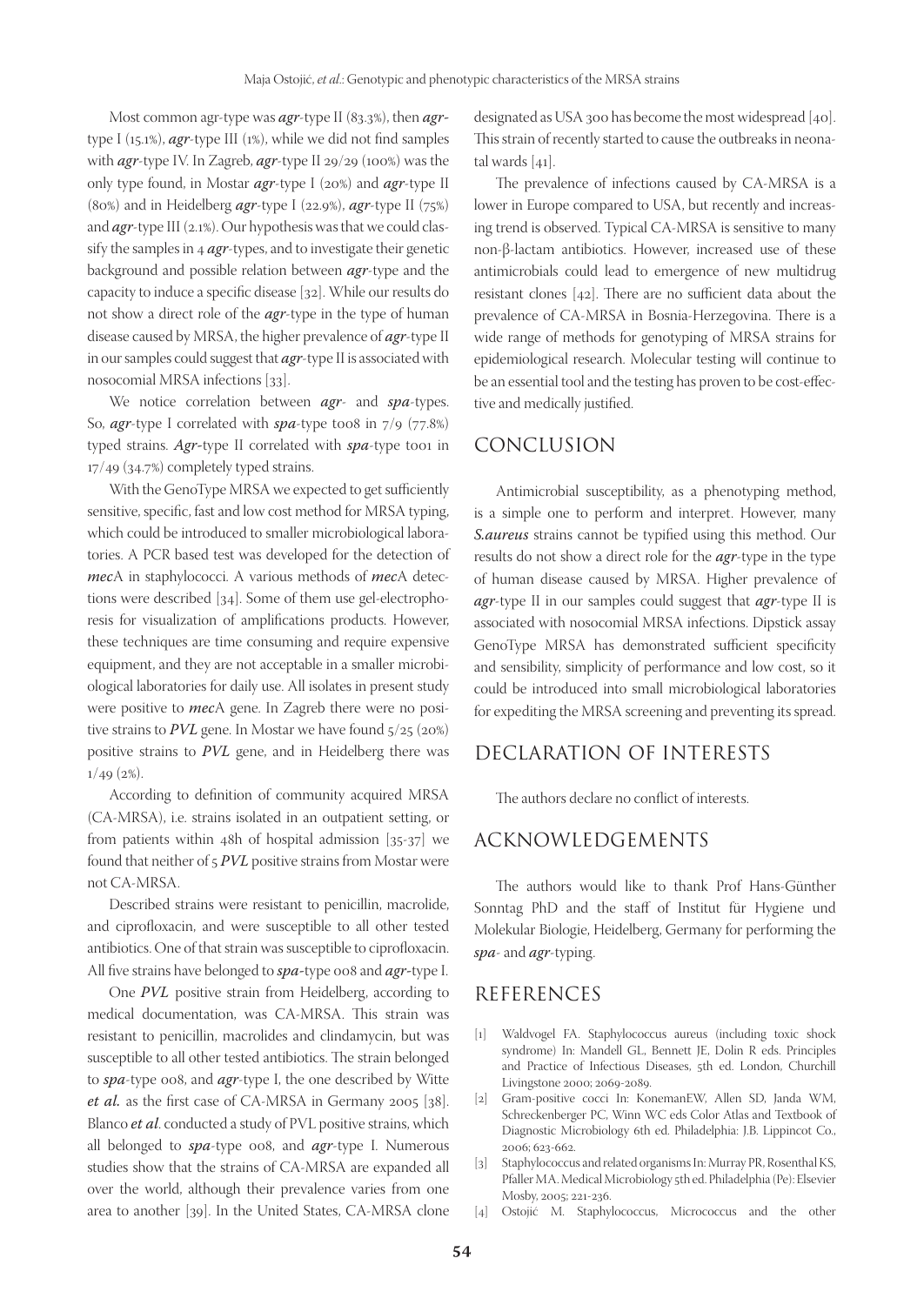catalasa-positive cocci In: Uzunović-Kamberović S, eds Medical microbiology, Zenica, Press Fojnica, 2009; 259-267.

- [5] Hukić M. Gram-positive cocci. In: Hukić M et al. Bacteriology. Sarajevo: Jež d.o.o., 2005; 163-166.
- [6] Reverdy ME1, Jarraud S, Bobin-Dubreux S, Burel E, Girardo P, Lina G, *et al.* Incidence of Staphylococcus aureus with reduced susceptibility to glycopeptides in two French hospitals. ClinMicrobiol Infect 2001; 7(5): 267-272. http://dx.doi. org/10.1046/j.1198-743x.2001.00256.x.
- [7] Bradley SF. Methicillin-resistant Staphylococcus aureus infection. Infect Dis 1992; 8:853-868.
- [8] Boyce J. Methicillin-resistant Staphylococcus aureus infections: a growing control problem. Infect Control 1980; 1:335-336.
- [9] French GL. A short history of methicillin-resistant Staphylococcus aureus. Abstracts book: 2nd Croatian Symposium on Bacterial Resistance to Antibiotics. Croatian Academy of medical sciences, Zagreb; 1997:pp13-17.
- [10] Katayama Y, Ito T, Hiramatsu K. A new class of genetic element, staphylococcus cassette chromosome mec, encodes methicillin resistance in Staphylococcus aureus. Antimicrob Agents Chemother 2000; 44: 1549–1555.http://dx.doi.org/10.1128/ AAC.44.6.1549-1555.2000.
- [11] Pantosti A, Venditti M. What is MRSA? EurRespir J 2009;34:1190– 1196.http://dx.doi.org/10.1183/09031936.00007709.
- [12] Ostojić M, Glibić I, Parčina M. Epidemiological typing of Methicillin-resistant Staphylococcus aureus (MRSA) by PFGE. Acta Medica Saliniana 2005; 34 (Supl 1): 1-98.
- [13] European Antimicrobial Resistance Surveillance System. EARSS Annual Report 2007. Available from: www.rivm.nl/earss/Images/ EARSS%202007\_FINAL\_tcm61-55933.pdf. 14th January, 2015.
- [14] Tiemersma EW, Bronzwaer SL, Lyytikainen O, Degener JE, Schrijnemakers P, Bruinsma N, *et al***.** Methicillin-resistant Staphylococcus aureus in Europe, 1999–2002. Emerg Infect Dis 2004; 10: 1627–1634. http://dx.doi.org/10.3201/eid1009.040069.
- [15] Budimir A. Detection and typing methods of methicillin-resistant Staphylococcus aureus strains. Medical Sciences 37(2012): 73-88.
- [16] Sievert DM, Rudrik JT, Patel JB, McDonald LC, Wilkins MJ, Hageman JC. Vancomycin-resistant Staphylococcus aureus in the United States, 2002–2006. Clin Infect Dis 2008;46:668–674. http://dx.doi.org/10.1086/527392
- [17] IFIC, International Federation of Infection Control; Referral center for infections control of Republic Croatia. Infection control: Basic concept ant training. Merkur A.B.D. Zagreb, Croatia, 2004, pp 40-51.
- [18] Ostojić M. Methicillin resistant *Staphylococcus aureus* (MRSA). In: Hukić M (ed). Prevention and control of infections in healthcare facilities, 1st ed. Sarajevo: TDP Sarajevo; 2010, pp. 291-295.
- [19] Bischoff WE and Edmond MB. *Staphylococcus aureus.* In: Wenzel PR (ed). A guide to infection control in the Hospital. AGM d.o.o. B.C. Decker Inc Hamilton-London 1998; 173-176
- [20] Damani N, Keyes J, Campbell H: Infection Control Manual, Greenwich Media Ltd, UK 2004; 6.1-6.7.
- [21] Miljković-Selimović B, Kocić B, Babić T, RistićLj. Bacterial typing methods, Acta Fac Med Naiss 2009; 26: 225-233.
- [22] De Sousa MA, De Lencastre H. Bridges from hospitals to the laboratory: genetic portraits od methicillin-resistant Staphylococcus aureus clones. FEMS Immunol Med Microbiol 40, 101 (2004). http://dx.doi.org/10.1016/S0928-8244(03)00370-5
- [23] Deurenberg RH, Vink C, Kalenić S, Friedrich AW, Bruggeman CA and Stobberingh EE. The molecular evolution of methicillin-resistant Staphylococcus aureus. Clin Microbiol Infect 2007;13: 222– 235.http://dx.doi.org/10.1111/j.1469-0691.2006.01573.x
- [24] Stranden A, Frei R, Widmer AF. Molecular typing of methicillin-resistant Staphylococcus aureus; can PCR replace pulsed-field gel electrophoresis? J Clin Microbiol 2003: 41: 3181-6 http://dx.doi. org/10.1128/JCM.41.7.3181-3186.2003
- [25] Frenay HM, Bunschoten AE, Schouls LM, Van Leeuwen WJ, Vanderbroucke-Grauls CM, Verhoef J, *et al*. Molecular typing of methicillin-resistant Staphylococcus aureus on the basis of protein A gene polymorphism. Eur J ClinMicrobiol Infect Dis 1996; 15: 60–64.http://dx.doi.org/10.1007/BF01586186
- [26] Stromenger B, Kettlitz C, Weniger T, Harmsen D, Friedrich A, Witte W. Assignment of Staphylococcus isolates to groups by spa typing, SmaImacrorestriction analysis, and multilocus sequence typing. J ClinMicrobiol. 2006; 44:2533-40. http://dx.doi. org/10.1128/JCM.00420-06
- [27] Harmsen D, Claus H, Witte W, Rothgänger J, Turnwald D, Vogel U, *et al.* Typing of methicillin-resistant Staphylococcus aureus in a university hospital setting by using novel software for spa repeat determination and database management. J. Clin. Microbiol. 2003; 41:5442-5448.http://dx.doi.org/10.1128/ JCM.41.12.5442-5448.2003
- [28] Otte KM, Jenner S, Wulffen HV. Identification of methicillin-resistant Staphylococcus aureus (MRSA): Comparison of a new molecular genetic test kit (GenoType MRSA) with standard diagnostic methods. Clin Lab 2005; 51(7-8): 389-39.
- [29] Mc Dougal LK, Steward CD, Killgore GE, Chaitram JM, Mc Allister SK, Tenover FC. Pulsed-field gel electrophoresis typing of oxacillin-resistant Staphylococcus aureus isolates from the United States: Establishing a national database. J Clin Microbiol 2003; 41: 5113-5120. http://dx.doi.org/10.1128/JCM.41.11.5113-5120.2003
- [30] Ostojić M. Epidemiologic genotyping of methicillin-resistant Staphylococcus aureus (MRSA) by pulsed-field gel electrophoresis (PFGE). Bosn J Basic Med Sci 2008; 8(3):259-265
- [31] Vindel A, Cuevas O, Cercenado E, Marcos C, Bautista V, Castellares C, *et al.* Methicillin-Resistant Staphylococcus aureus in Spain: molecular epidemiology and utility of different typing methods. J Clin Microbiol. 2009; 47(6): 1620-1627. http://dx.doi. org/10.1128/JCM.01579-08
- [32] Jarraud S, Mougel C, Thioulouse J, Lina G, Meugnier H, Forey F *et al.* Relationships between Staphylococcus aureus genetic background, virulence factors, agr groups (alleles), and human disease. Infect Immun 2002; 70(2): 631-341. http://dx.doi.org/10.1128/ IAI.70.2.631-641.2002
- [33] Manago K, Nishi J, Wakimoto N, Miyanohara H, Jay Sarantuya MT, Tokuda K *et al.* Biofilm formation by and accessory gene regulator typing of methicillin-resistant Staphylococcus aureus strains recovered from patients with nosocomial infections. Infect Control Hosp Epidemiol. 2006;27:188–190. http://dx.doi.org/10.1086/500620
- [34] Kearns AM, Seiders PR, Weeler J, Freeman E, and Steward M. Rapid detection of methicillin-resistant staphylococci by multiplex PCR. J. Hospital. Infection 1999; 43: 33-37. http://dx.doi.org/10.1053/ jhin.1999.0631
- [35] Deurenberg RH, Vink C, Kalenić S, Friedrich AW, Bruggeman CA and Stobberingh EE.: The molecular evolution of methicillin-resistant Staphylococcus aureus. ClinMicrobiolInfect 2007, 13: 222–235. http://dx.doi.org/10.1111/j.1469-0691.2006.01573.x
- [36] David MZ, Daum RS. Community-associated methicillin-resistant Staphylococcus aureus: epidemiology and clinical consequences of an emerging epidemic. ClinMicrobiol Rev 2010;23:616-87. http:// dx.doi.org/10.1128/CMR.00081-09
- [37] Kalenić S, Payerl Pal M, Vlahović Palčevski V, Horvatić J, Meštrović T, Baršić B *et al.* Guidelines for preventing, control and treatment of methicillin-resistant Staphylococcus aureus (MRSA) associated infections. Electronic form only 2011. Available from: http://www.iskra.bfm.hr/hrv/GuidlinesArticle.aspx?id=58. Accessed 20 January 2015.
- [38] Witte W, Strommenger B, Cuny C, Heuck D, Nuebel U. Methicillin-resistant Staphylococcus aureus containing the Panton-Valentine leucocidin gene in Germany in 2005 and 2006. J AntimicrobChemother 2007;60:1258-63. http://dx.doi. org/10.1093/jac/dkm384
- [39] Blanco R, Tristan A, Ezpeleta G, Rhod Larsen A, Bes M, Etienne Jetal. Molecular Epidemiology of Panton-Valentine Leukocidin-Positive Staphylococcus aureus in Spain: Emergence of the USA300 Clone in an Autochthonous Population. J Clin Microbiol. 2011;49(1):433- 436. http://dx.doi.org/10.1128/JCM.02201-10
- [40] Moran GJ, Krishnadasan A, Gorwitz RJ, Gregory E, McDougal LK, Carey RB *et al.* Methicillin-resistant Staphylococcus aureus infections among patients in the emergency department. N Engl J Med 2006;355:666–674. http://dx.doi.org/10.1056/NEJMoa055356